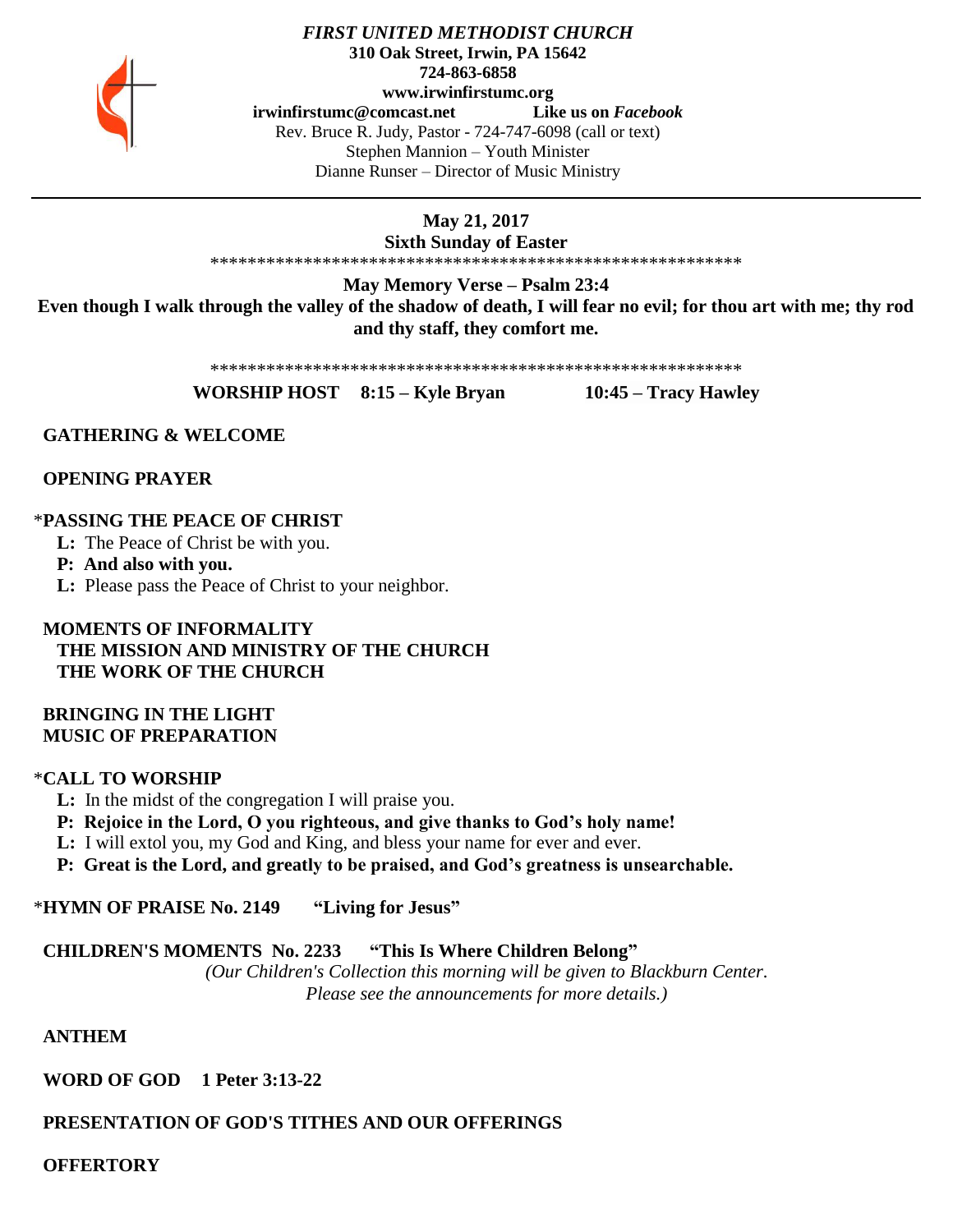\***DOXOLOGY No. 2026 (TFWS)** "Halle, Halle, Halleluja!" Halle, Halle, Halleluja! (3 times) Halleluja! Halleluja!

#### \***PRAYER OF DEDICATION AND THANKS**

\***HYMN No. 408 "The Gift of Love"**

#### **JOYS AND CONCERNS**

 **For our joys we say: "Praise the Lord" For our concerns we say: "Lord, hear our prayers." PASTORAL PRYER & THE LORD'S PRAYER**

 **Our Father who art in heaven, hallowed be thy name, thy kingdom come, thy will be done on earth as it is in heaven. Give us this day our daily bread; and forgive us our trespasses as we forgive those who trespass against us. And lead us not into temptation, but deliver us from evil, for thine is the kingdom, and the power and the glory forever. AMEN.**

\***SERMON SCRIPTURE John 14:15-21**

 **SERMON "The Proof Is in the Pudding"**

\***HYMN OF PARTING No. 402 "Lord, I Want to Be a Christian"**

\***BENEDICTION**

\***MUSIC OF PARTING** 

#### \***Please stand if you are able**

*The service is under the control of the Holy Spirit. The altar rail is always open.* \*\*\*\*\*\*\*\*\*\*\*\*\*\*\*\*\*\*\*\*\*\*\*\*\*\*\*\*\*\*\*\*\*\*\*\*\*\*\*\*\*\*\*\*\*\*\*\*\*\*\*\*\*\*\*\*\*\*\*\*\*\*\*\*\*\*\*\*\*\*\*\*\*\*\*\*

#### **ATTENDANCE LAST WEEK**

**Saturday: 18 Sunday: 8:15 - 64 10:45 – 97**

#### **SERVING YOU TODAY**

**GREETERS:** 8:15 – Mike, Cheryl & Jason Kirsch

10:45 – Lou & Jerry Berta

**USHERS TEAMS:** 8:15 – Men's Group 10:45 – Joel Frye/Bill Hawley

**SOUND TEAM:** 8:15 – Jason Kirsch & Fritz Runser 10:45 Penny Brant & Josh Burger

**NURSERY:** Our Nursery (birth through age 5) is open during the 10:45 worship service. The attendents today will be John Weber & Dave Platt. In the event that there is no attendent in the nursery, parents are still welcome to use the nursery however they must stay with their children.

#### **ALTAR FLOWERS:** The Altar flowers today are presented in memory of Rick Simms from Anita, Jesse and Alahna.

\*\*\*\*\*\*\*\*\*\*\*\*\*\*\*\*\*\*\*\*\*\*\*\*\*\*\*\*\*\*\*\*\*\*\*\*\*\*\*\*\*\*\*\*\*\*\*\*\*\*\*\*\*\*\*\*\*\*\*\*\*\*\*\*\*\*\*\*\*\*\*\*\*\*\*\*

**NEWSLETTER ARTICLES:** All articles for the June Newsletter are due in the office by Monday, May 22nd . Please email your articles to [fumc.jeanne.secrep@comcast.net](mailto:fumc.jeanne.secrep@comcast.net) or leave a hardcopy of your article in the church office. Articles not received by May  $22<sup>nd</sup>$  will be printed in the July/August Newsletter.

\*\*\*\*\*\*\*\*\*\*\*\*\*\*\*\*\*\*\*\*\*\*\*\*\*\*\*\*\*\*\*\*\*\*\*\*\*\*\*\*\*\*\*\*\*\*\*\*\*\*\*\*\*\*\*\*\*\*\*\*\*\*\*\*\*\*\*\*\*\*\*\*\*\*\*\*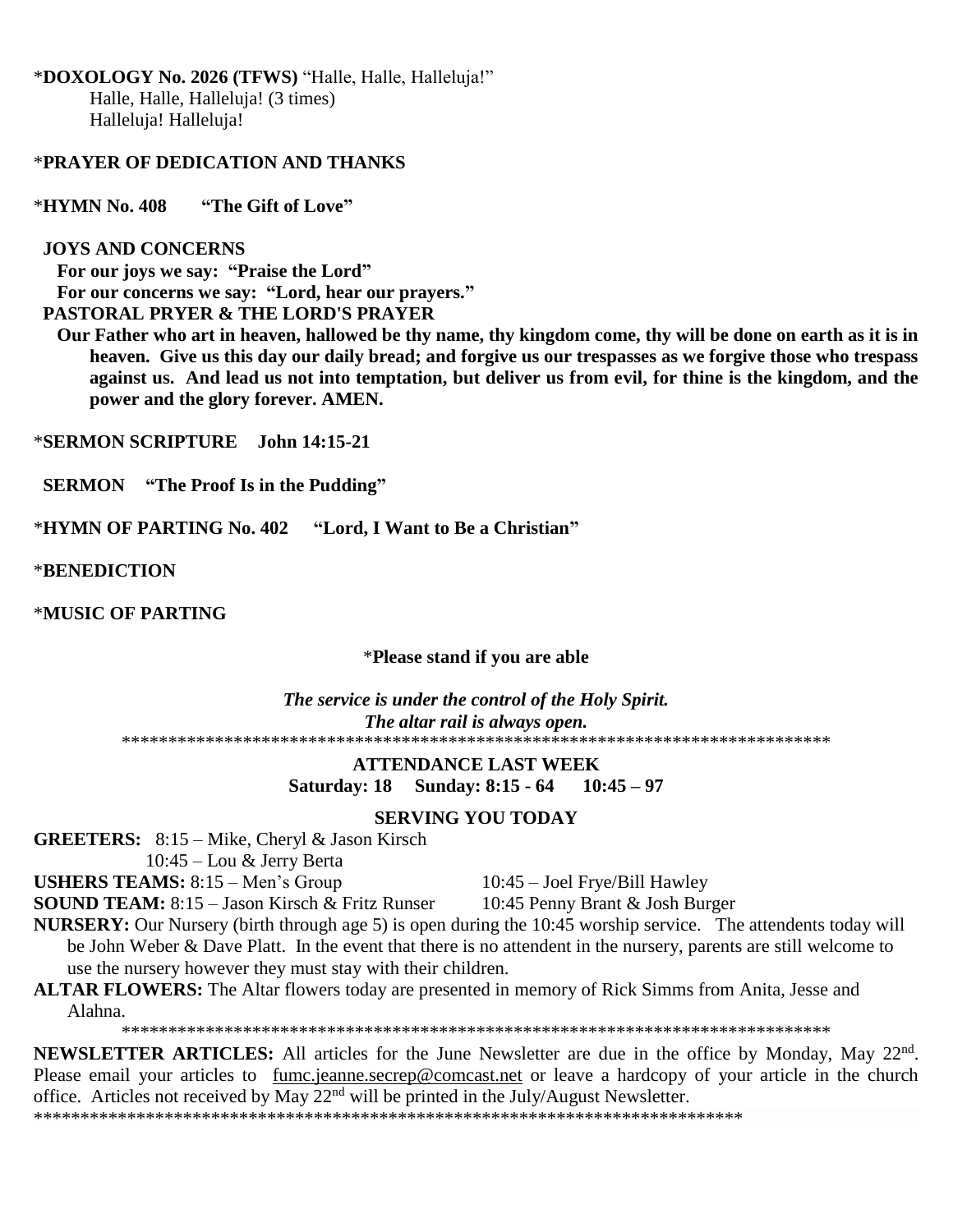**THE HAPPY METHODIST GROUP** will meet for lunch at Rodney's Restaurant on Monday, June 5<sup>th</sup> at 12:00 noon. If you have any questions about the lunch, or the Happy Methodist group, please contact Shirley McCune at 724-527-2497.

#### THIS WEEK AT OUR CHURCH Office - 8:00 AM - 1:00 PM Monday thru Thursday; 8:00 AM - Noon on Friday

Pastor Bruce – 10:00 AM – 1:00 PM Tuesday, Wednesday & Thursday

724-747-6098 (call or text) or email at preacherptl@gmail.com

Please feel free to contact Pastor Bruce if you are in need of a pastoral visit.

Today, Sunday, May 21 "Coffee Hour" after each service 8:00 Prayer 8:15 Worship Service 9:30 Sunday School 10:45 Worship Service

Monday, May 22 Newsletter Deadline 6:30 Grief Support

Tuesday, May 23 6:15 TOPS  $7:30\,NA$ 

**Wednesday, May 24** 10:00 Staff Meeting - Office closed 7:00 Youth Group

Thursday, May 25  $6:30\text{ NA}$ 7:00 "Crazy Love" Study Group

Saturday, May 27 6:00 Contemporary Worship Service 7:00 Christian Singles Group

**Next Sunday, May 28 Memorial Day Weekend** 8:00 Prayer 8:15 Worship Service 9:30 Sunday School 10:45 Worship Service

**Monday, May 29 Office closed for the Memorial** Day holiday.

# ANNOUNCEMENTS

**CHILDREN'S COLLECTIONS:** The Children's Collections this week will be given to Blackburn Center for use in assisting abused women & children in our area. Blackburn Center advocates for the rights of all individuals to live free from domestic and sexual violence in their homes and communities by eliminating the root causes of this violence and providing for the well-being and safety of survivors/victims.

Blackburn Center: 5/14 - \$185.50



Camp Fundraiser Hoagie Sale - If you ordered hoagies from the May Hoagie Sale, they will be available following both services. The cost is \$6.50 and cash/checks may be made payable to First UM. Thank you for supporting our campers!

If your child has not registered for a camp, it is not too late! Pick up a brochure and

return the registration form to our church office. Questions contact Laurie Saporito, Camp Steward at 724-864-5649 or cts72@hotmail.com

# **RICK SIMMS MEMORIAL WORK TRIP**

This year we will be helping the Andrake family by building a bedroom addition and porch onto her existing mobile home. Janet is a single mother with an 8 year old son, Alex. She just received custody of her 16 year old nephew, Isaiah. The room will be for her nephew, Isaiah. As in the past, we would like to provide some small gifts for the children. If you would like to help in this endeavor, a basket is in the narthex under our poster.

The boys sizes are: Isaiah - men's medium; 34 X 30-32 pants

Alex-boy's 8-10 or boys large shirts

They don't play any sports but both enjoy football and WVU.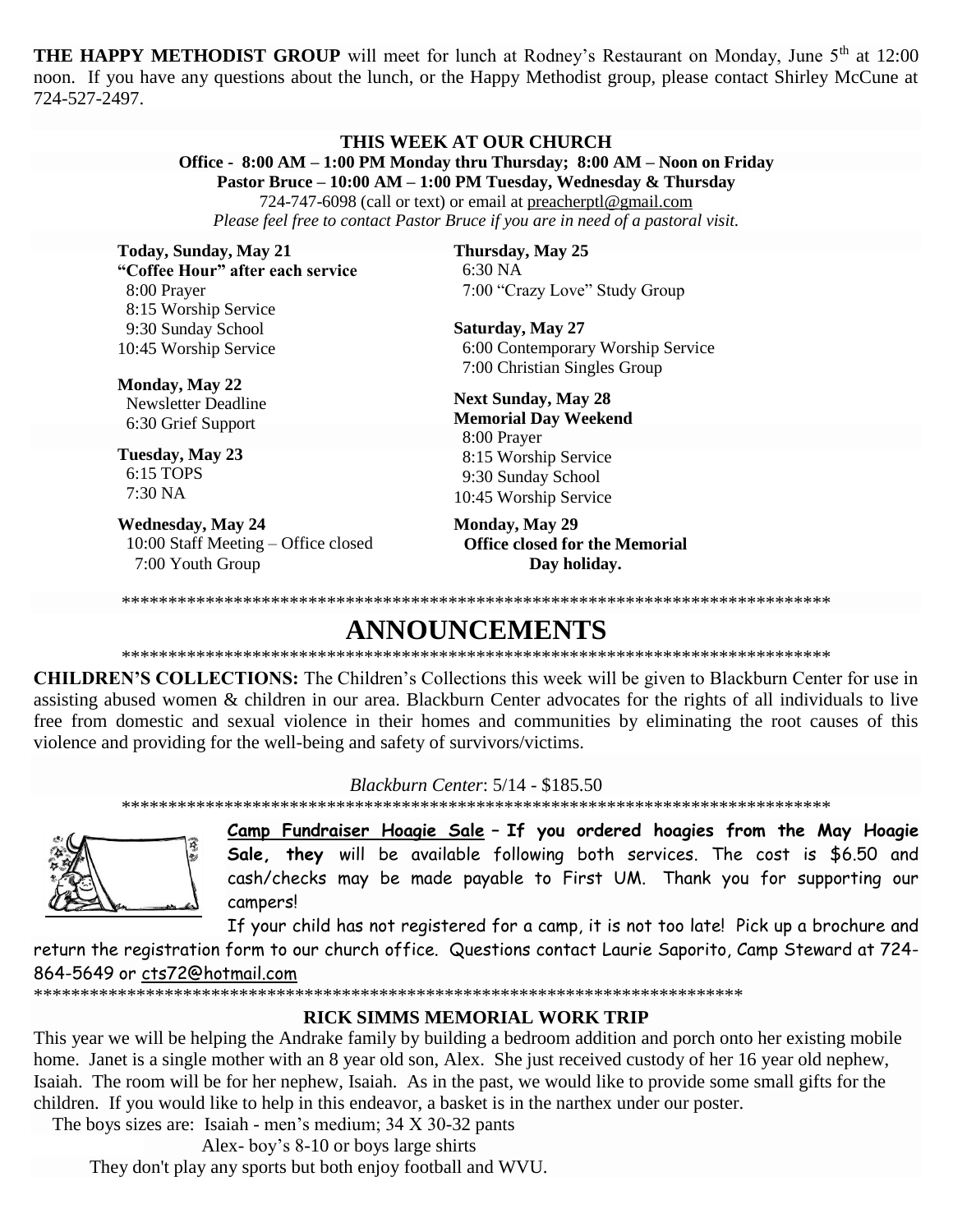We are still in need of a free standing shelf unit for the room if anyone can help. Please contact us by phone or email. Jack Osterman 724-863-2796 or namretsoip@gmail.com







http://www.clipartkid.com

# PARENTS AND CHILDREN FROM TODDLER TO HIGH SCHOOL



There will be 3 Sunday School classes during the summer months -June 18<sup>th</sup>, July 16<sup>th</sup>, and August 20<sup>th</sup>. Each class will have a short lesson by Pastor Bruce and a snack.



On June 18<sup>th</sup> and July 16<sup>th</sup> there will be a craft and on August 20<sup>th</sup> there will be face painting and making animal balloons.



PLEASE PLAN TO ATTEND and make our Summer Sunday School a success!

Anyone interested in helping should contact

Ethel Rosenburg (724-864-3833) or Pastor Bruce (724-747-6098.)

### **AREA GRADUATION CEREMONIES**

According to the school schedules found online, area school graduation ceremonies

are as follows: Penn Trafford – Thursday, May 25<sup>th</sup> Norwin - Friday, May 26th Greensburg Salem – Wednesday, May  $31<sup>st</sup>$ Yough – Friday, June  $2<sup>nd</sup>$ Hempfield - Wednesday, June 7<sup>th</sup>



**BARN PARTYI** 

Mark your calendars for Friday, June 2nd in the evening for a beginning of summer barn party!

Activities will include eating, dancing/listening to a DJ, an organized food fight, bonfire, corn hole, and more! This event will be free and open to anyone in middle school or high school. Kick off the beginning of summer right, and PLEASE BRING FRIENDS! This is designed to be an outreach event.

Adult Volunteers are needed! Please contact Stephen at 412-610-3289 or pastormannion@gmail.com if you can help.

\*\*\*\*\* And don't forget Fish and Chips (youth group) Wednesday at 7:00pm! \*\*\*\*\*